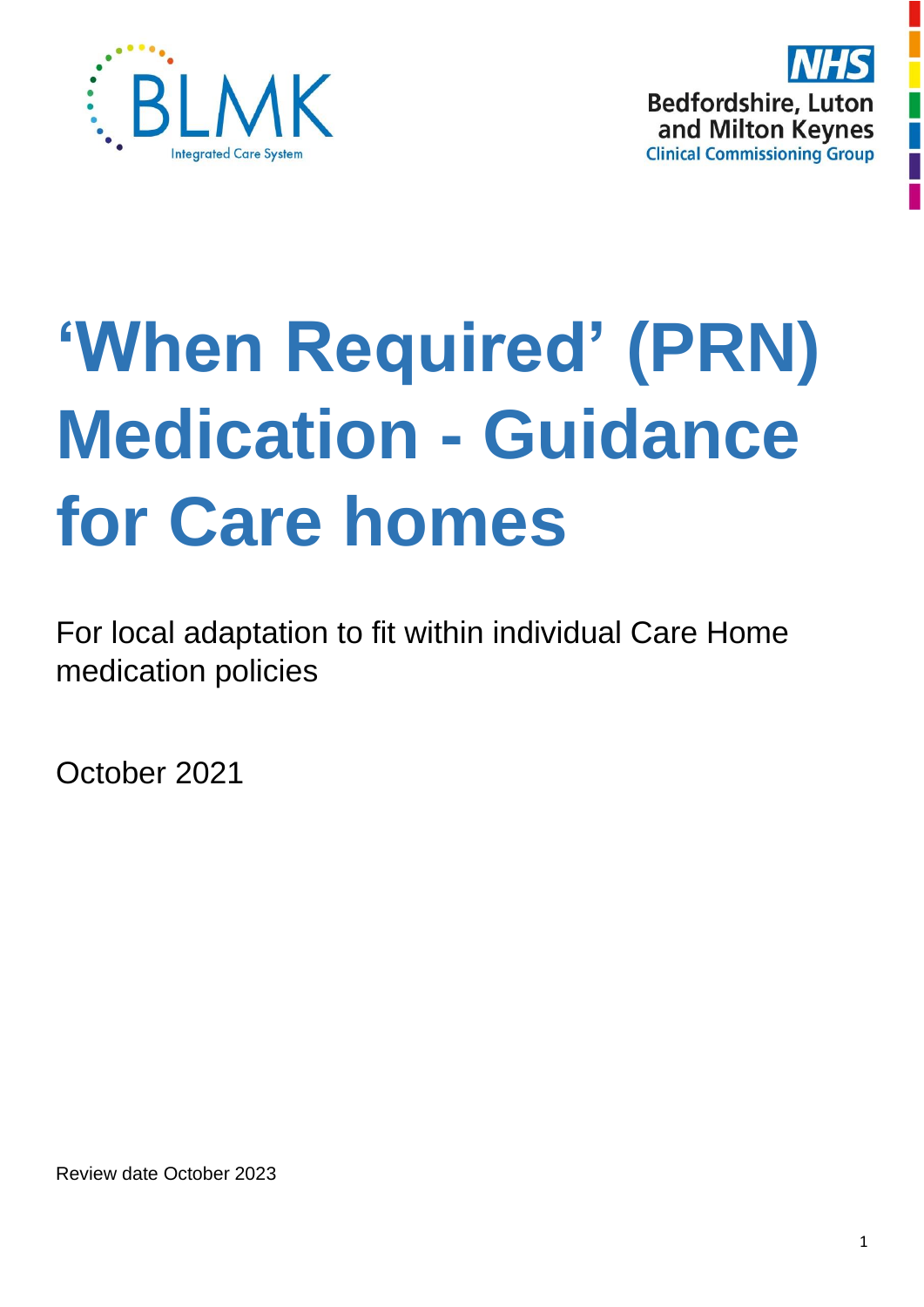#### **Development Process**

Names of those involved in guidance development

| <b>Name</b>              | <b>Designation</b>              | <b>Email</b>              |
|--------------------------|---------------------------------|---------------------------|
| <b>Courtenay Pearson</b> | Care Home Pharmacist            | courtenay.pearson@nhs.net |
| <b>Harprit Bhogal</b>    | Care Home Pharmacist            | harprit.bhogal1@nhs.net   |
| Rabia Khanom             | <b>Pre-registration Trainee</b> | rabia.khanom4@nhs.net     |
|                          | <b>Pharmacy Technician</b>      |                           |

#### **Committee where guidance was discussed/approved/ratified**

| <b>Committee/Group</b>                            | <b>Date</b> | <b>Status</b> |
|---------------------------------------------------|-------------|---------------|
| <b>BLMK Primary Care</b><br>Prescribing committee | 14/10/2021  | Approved      |

#### **Responsibilities**

All PCN staff responsible for prescribing PRN medicines for care home residents must understand the requirements before prescribing PRN medicines.

All staff responsible for administering PRN medicines in care homes must read and understand the importance of a person-centred PRN protocol.

Equality Impact Assessment was reviewed and approved by the NHS Equality and Diversity team October 2021 – available on request.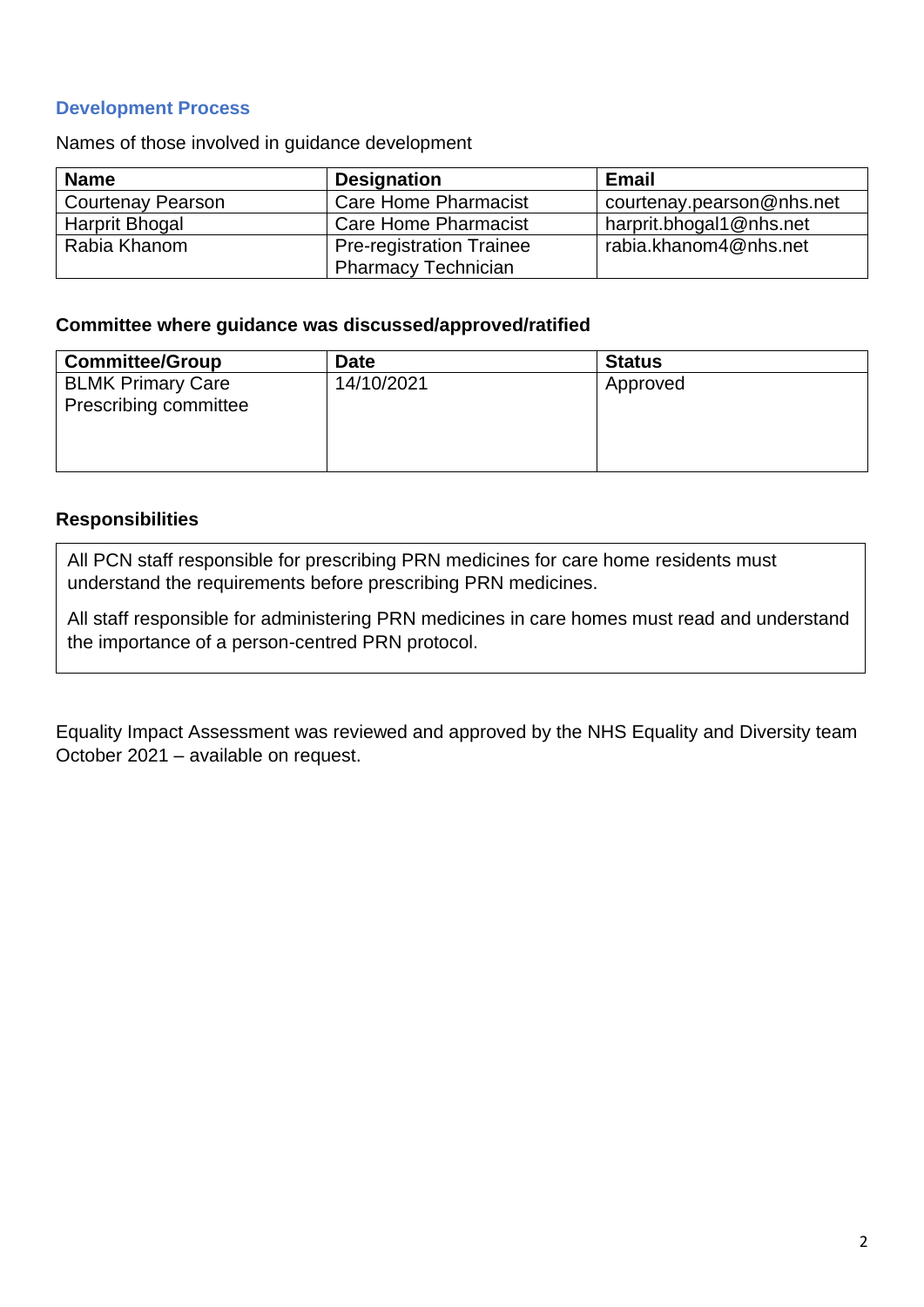# 'When Required' (PRN) Medication - Guidance for Care homes

## **Contents**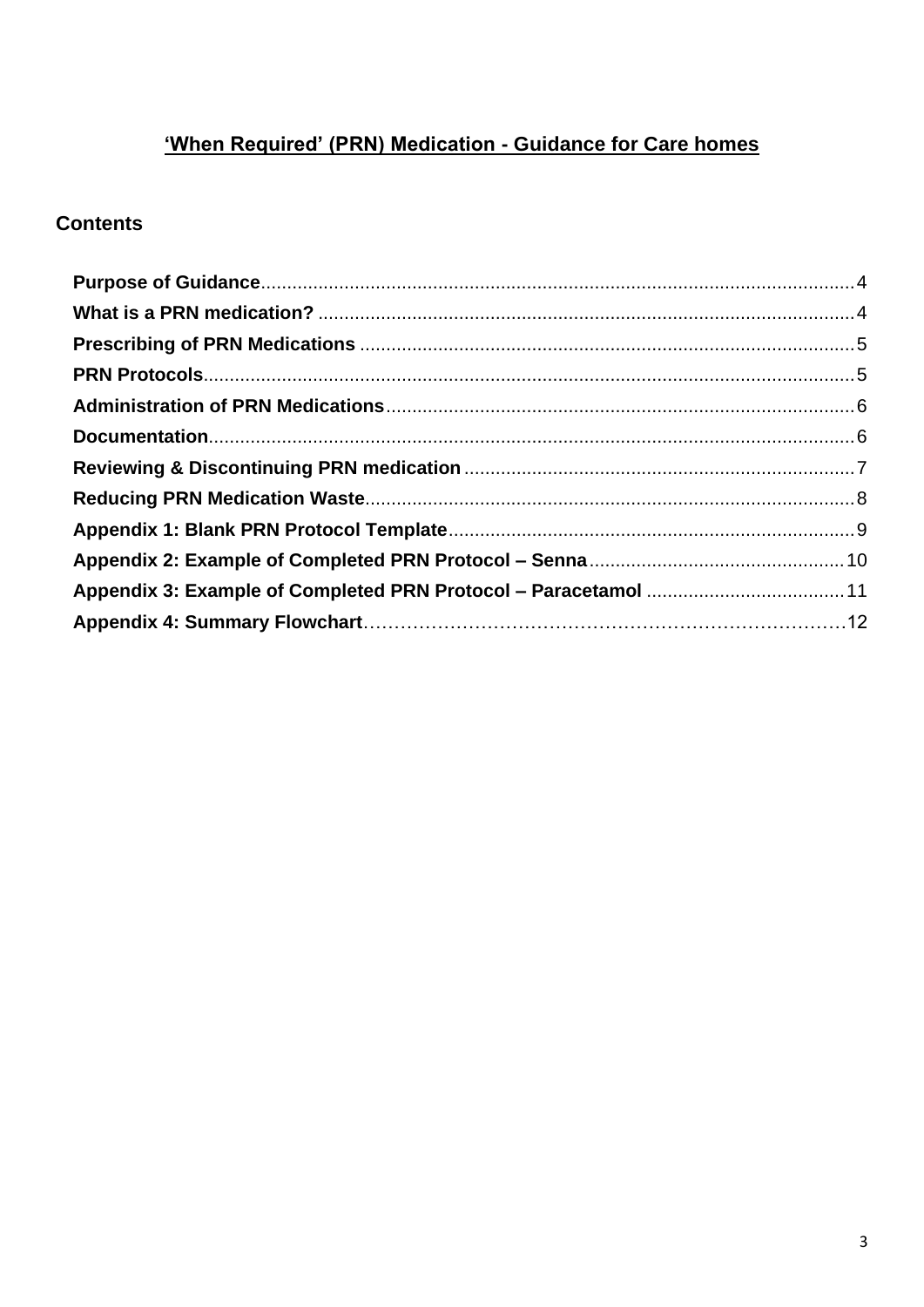## **'When Required' (PRN) Medication – Guidance for Care Homes**

#### **Purpose of Guidance**

The purpose of this guidance is to promote best practice management of 'when required' (PRN) medication and ensuring a person-centred approach. Every resident should have a detailed account of when their PRN medication should be administered, known as a PRN Protocol. This guideline contains an example of a PRN Protocol template (Appendix 1) alongside a summary flowchart of best practice (Appendix 4). Examples of 'gold-standard', person-centred PRN protocols can be found in Appendices 2 & 3.

#### **What is a PRN medication?**

A PRN medication is a medication that is not required on a regular basis. It is most often prescribed for acute or intermittent conditions and is not intended to be given as a regular dose. PRN medications are not confined to the times of medication administration rounds and should be administered 'as and when' required– this may be at the resident's request and/or when care home staff ascertain that the medication is clinically required. Some examples of PRN prescribed medication include analgesics, laxatives, and sedatives.

Do not confuse PRN Medication with homely remedies. A homely remedy is a medicine used to treat minor ailments and are kept as stock in a care home to give residents access to medicines that would commonly be available in any household. Treatment is limited to 48 hours; therefore, homely remedies is unsuitable to treat long-term conditions. 1

Self-care medicines are purchased for an individual resident for their use only and may be on the advice of a healthcare professional (usually to treat a minor ailment, which does not require a prescription). There are many exceptions to self-care, including treatment of a long-term condition. Certain self-care medications may be needed for PRN use (e.g. lozenges for a sore throat) – in these instances, the usual PRN guidance should be followed.<sup>2</sup>

<sup>1</sup> BLMK CCG Homely Remedies Toolkit: [https://medicines.blmkccg.nhs.uk/wp-content/uploads/2020/12/BLMK-CCG-Homely-](https://medicines.blmkccg.nhs.uk/wp-content/uploads/2020/12/BLMK-CCG-Homely-Remedies-Toolkit-Dec-2020.pdf)[Remedies-Toolkit-Dec-2020.pdf](https://medicines.blmkccg.nhs.uk/wp-content/uploads/2020/12/BLMK-CCG-Homely-Remedies-Toolkit-Dec-2020.pdf)

<sup>2</sup> BLMK CCG Self-Care Toolkit: Link to follow.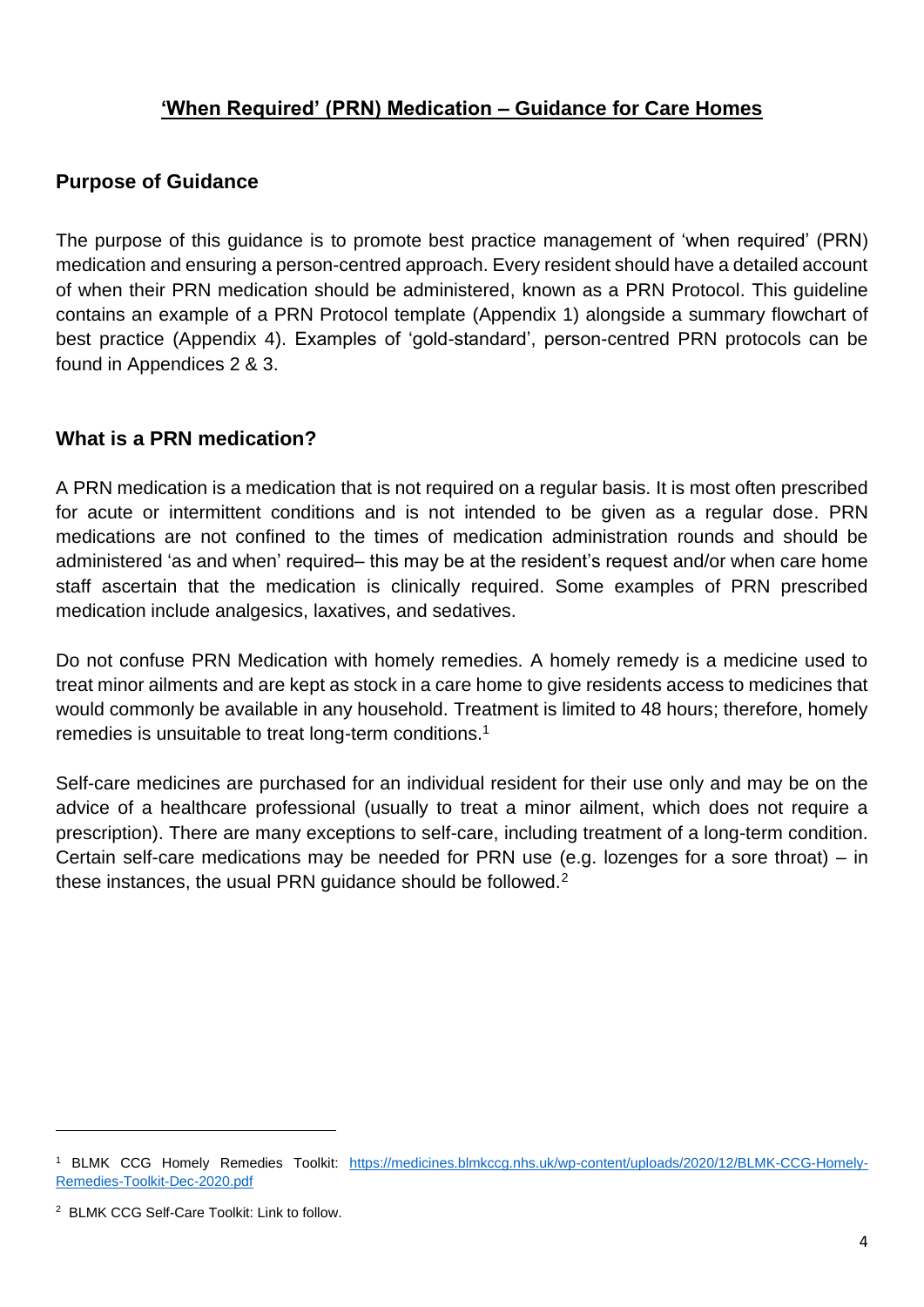# **Prescribing of PRN Medications**

If the PRN medication (or condition) is not suitable for treatment via self-care or homely remedy measures, care home staff should highlight this to their aligned GP practice / PCN / GP, for clinical review.

If a PRN Medication is prescribed, prescriptions should<sup>3</sup>:

- Include the indication for which the PRN medication is prescribed
- Include the maximum dose within 24 hours
- Have clear directions 'as directed' is not acceptable

#### **PRN Protocols**

To ensure that the PRN medication is administered as intended, a separate PRN Protocol is needed for all PRN medications (whether prescribed or self-care) – see Appendix 1.

PRN protocols should be person-centred and personalised to the individual resident – see appendices 2 & 3. Protocols should be kept in an easily accessible location, including when staff are administering medication on the routine medication rounds (e.g. with MAR charts).

PRN Protocols should include the following information<sup>4</sup>:

- The name of the medicine
- Route of the medicine (e.g. oral)
- Dose
- Frequency
- Minimal time interval between doses
- Maximum number of doses in 24 hours
- Clearly state which order medication should be administered when there is more than one option and time interval between doses (e.g. variable doses or multiple analgesics)
- What the medicine is for (indication)
- Any non-pharmacological interventions (e.g. prunes for constipation)
- If the resident has capacity to request or refuse the medication, as per a Mental Capacity Assessment
- Symptoms/cues to look for (which may be verbal or non-verbal)
- When to refer to a healthcare professional
- Date for review (see 'Reviewing & Discontinuing PRN Medication section)

<sup>3</sup> NICE – Managing Medicines in Care Homes (NICE SC1), 2014. [Online]<https://www.nice.org.uk/guidance/sc1>

<sup>4</sup> Care Quality Commission (CQC) – When Required Medicines in Adult Social Care, 2021. [Online[\] https://www.cqc.org.uk/guidance](https://www.cqc.org.uk/guidance-providers/adult-social-care/when-required-medicines-adult-social-care)[providers/adult-social-care/when-required-medicines-adult-social-care](https://www.cqc.org.uk/guidance-providers/adult-social-care/when-required-medicines-adult-social-care)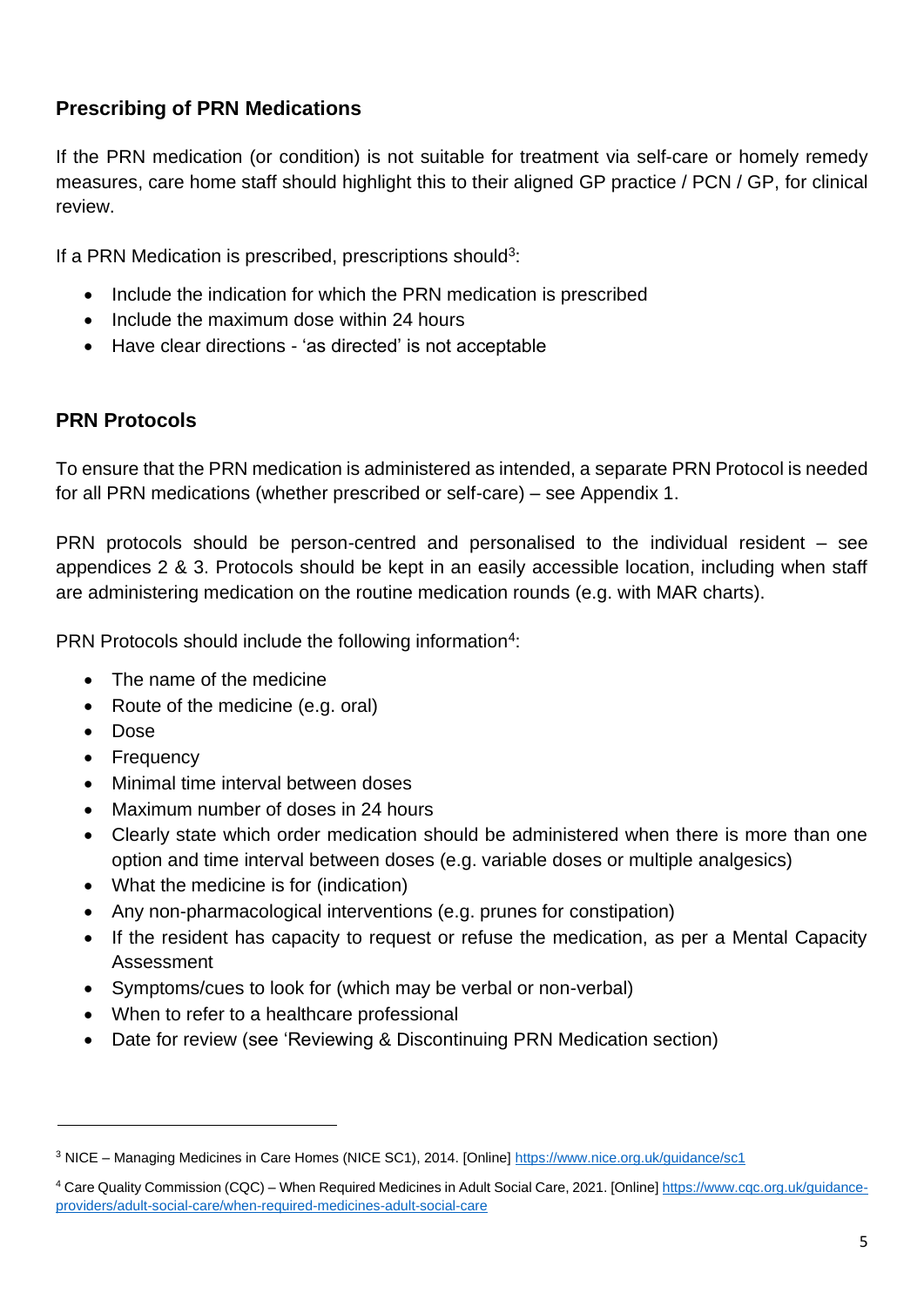# **Administration of PRN Medications**

A system should be in place to highlight to care home staff that a PRN medication is available for use by an individual resident.

Care home staff should<sup>5</sup>:

- Check the PRN Protocol for clear guidance on what the medication is being used for, what symptoms to look out for and when to offer.
- Offer the medication to the person when they are experiencing symptoms. Do not limit the offers to the medication rounds, or the time of the medication round printed on the MAR. However, do not offer more frequently than the minimum interval between doses and the maximum dose in 24 hours allows.
- Contact a healthcare professional if unsure of the quantity to administer.
- Give consideration to residents who may not have the capacity to refuse medication offered.
- Provide decision-making aids such as ['The Universal Pain Assessment Tool'](https://proceduresonline.com/trixcms1/media/1892/pain-assessment-tool1-2.pdf) to assist residents in describing their current symptoms.

## **Documentation**

When a PRN medicine is administered, the following should be recorded<sup>4</sup>:

- The reason(s) for administering the PRN medication
- The exact time of administration
- The dose given (if a variable dose)
- MAR chart should be signed in usual manner

The administration of all medication should be recorded on the MAR chart immediately to prevent an incident or accidental overdose occurring.

It is also good practice to record in the resident's daily notes when they were offered each PRN medication.

The outcome of giving the medication and if it was effective should also be recorded. Care home staff may need to contact a healthcare professional if the medication does not have the expected effects or if the resident experiences any adverse effects.<sup>4</sup>

<sup>4</sup> Care Quality Commission (CQC) – When Required Medicines in Adult Social Care, 2021. [Online[\] https://www.cqc.org.uk/guidance](https://www.cqc.org.uk/guidance-providers/adult-social-care/when-required-medicines-adult-social-care)[providers/adult-social-care/when-required-medicines-adult-social-care](https://www.cqc.org.uk/guidance-providers/adult-social-care/when-required-medicines-adult-social-care)

<sup>5</sup> Devon CCG Guidance Sheet 17. [Online] [https://devonccg.nhs.uk/health-services/medicines-and-treatments/information-for](https://devonccg.nhs.uk/health-services/medicines-and-treatments/information-for-healthcare-professionals/care-homes-caring-for-care-homes-team/guidance-sheets/guidance-sheets-11-to-21)[healthcare-professionals/care-homes-caring-for-care-homes-team/guidance-sheets/guidance-sheets-11-to-21](https://devonccg.nhs.uk/health-services/medicines-and-treatments/information-for-healthcare-professionals/care-homes-caring-for-care-homes-team/guidance-sheets/guidance-sheets-11-to-21)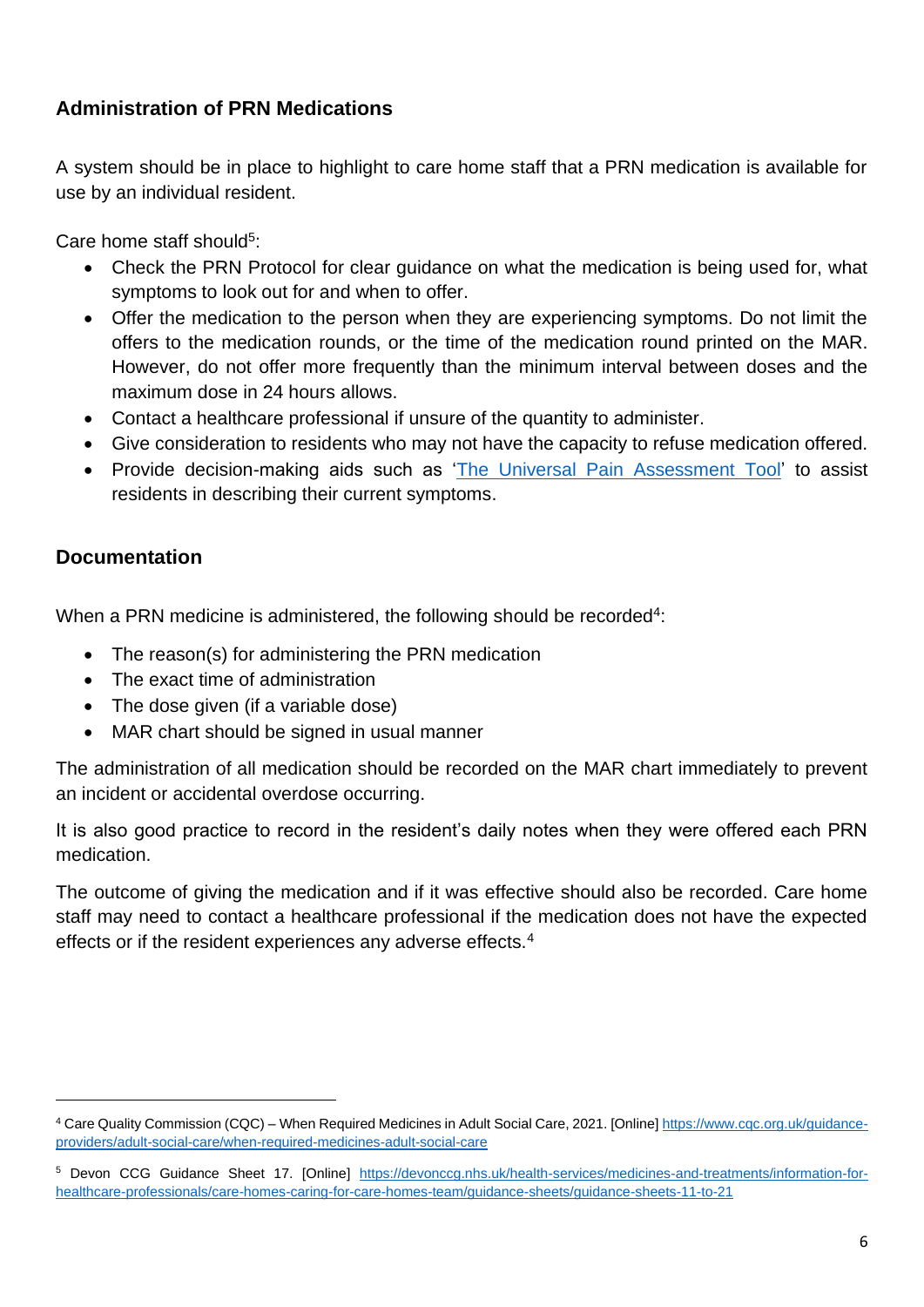# **Reviewing & Discontinuing PRN medication**

To determine the ongoing need and the efficacy of the PRN medication, regular reviews should take place. Dates for a formal review of the medication should be stated in the resident's clinical records and the outcome of the review must be documented in the care plan<sup>3</sup>. Time periods between reviews will differ between individual residents and circumstances; however, it is suggested that PRN medications and their corresponding PRN protocols should be reviewed at least every 6 months, unless more frequently required.

Reviews should be completed collaboratively, with the care home, healthcare professional(s) and resident, as appropriate.

Examples of questions to be considered during a PRN medication review:

- Is the indication for which the PRN medication is being used for still applicable?
- Has the medical condition for which the PRN medication is prescribed deteriorated?
- Is the expected outcome of the PRN medication being achieved?
	- o If not, should an alternative be considered?
- Is the resident taking or requesting the PRN medication frequently? o If so, should this be considered to become a regular medication?
- Is the resident requesting/taking the PRN infrequently?
	- o If so, is this medication still needed?
- Is the current quantity prescribed enough/too much?

If the decision is made to discontinue a medication:

- The discontinued item must be crossed through on the MAR from the date agreed (with a single line through any future administration boxes) and countersigned (following authorisation from a prescriber if a prescribed medicine)
- Do not cross out retrospective doses (where the doses have previously been administered)
- Notes and care plans should be updated
- Community pharmacy should be informed
- Remaining medication should be disposed of, as per care home medication disposal policy.
- GP Practice to ensure item is removed from resident's repeat list on the clinical system (to reduce risk of items being issued inadvertently and for clinicians to have an accurate record of current medications)

<sup>5</sup> Devon CCG Guidance Sheet 17. [Online] [https://devonccg.nhs.uk/health-services/medicines-and-treatments/information-for](https://devonccg.nhs.uk/health-services/medicines-and-treatments/information-for-healthcare-professionals/care-homes-caring-for-care-homes-team/guidance-sheets/guidance-sheets-11-to-21)[healthcare-professionals/care-homes-caring-for-care-homes-team/guidance-sheets/guidance-sheets-11-to-21](https://devonccg.nhs.uk/health-services/medicines-and-treatments/information-for-healthcare-professionals/care-homes-caring-for-care-homes-team/guidance-sheets/guidance-sheets-11-to-21)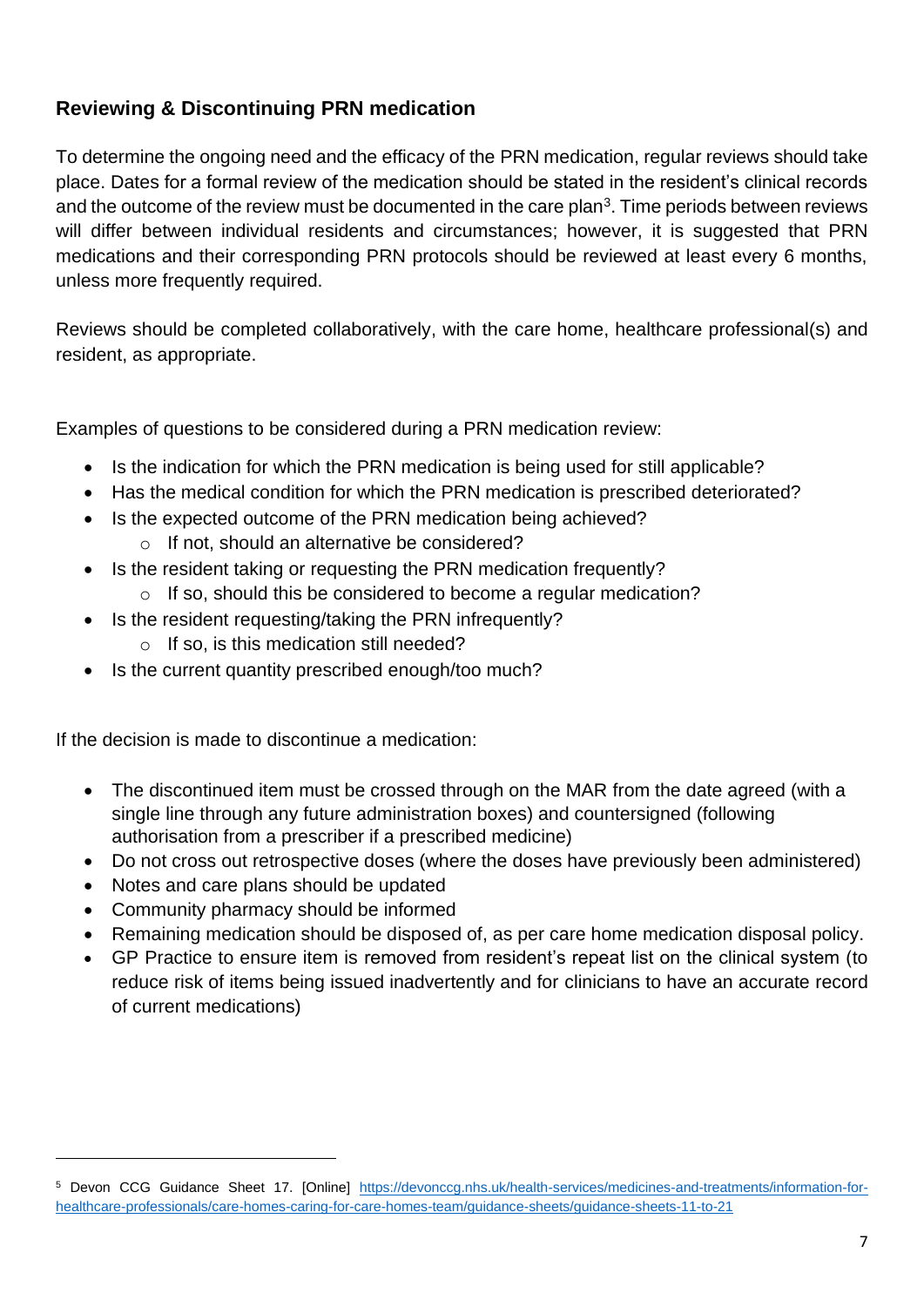# **Reducing PRN Medication Waste**

To reduce unnecessary medication waste, care homes should:

- Check medication stock, quantity and expiry dates before re-ordering PRN medication.
- Only request the predicted required quantity of the PRN medication.
- Carry forward any unused PRN medication remaining at the end of the cycle (providing manufacturers expiry dates are followed correctly).
- Record carried over quantities of PRN medication on the MAR chart.
- Store PRN medication in original packaging<sup>3</sup>. This is to maintain manufacturers expiry date information and may lead to a longer shelf life. ('Date opened' should be noted on all liquids, creams, and ointments).

It is also important to consider that some PRN medicines are not used or needed as regularly so they may not need to be ordered frequently. Frequent unnecessary ordering of certain PRN medication (for example, salbutamol inhalers or a glyceryl trinitrate (GTN) spray) may inappropriately flag poor symptom control or worsening condition.

Reducing medication waste and unnecessary prescriptions for PRN medication means resources can be used for other priority areas and improving patient outcomes, as well as reducing time spent disposing of medication within the care home.

<sup>3</sup> NICE – Managing Medicines in Care Homes (NICE SC1), 2014. [Online]<https://www.nice.org.uk/guidance/sc1>

<sup>6</sup> PrescQIPP, *Reducing medicines waste in care homes* [Online] [https://www.prescqipp.info/umbraco/surface/authorisedmediasurface/index?url=%2fmedia%2f1238%2fb93-care-homes-reducing](https://www.prescqipp.info/umbraco/surface/authorisedmediasurface/index?url=%2fmedia%2f1238%2fb93-care-homes-reducing-waste-information-for-prescribers-21.pdf)[waste-information-for-prescribers-21.pdf](https://www.prescqipp.info/umbraco/surface/authorisedmediasurface/index?url=%2fmedia%2f1238%2fb93-care-homes-reducing-waste-information-for-prescribers-21.pdf)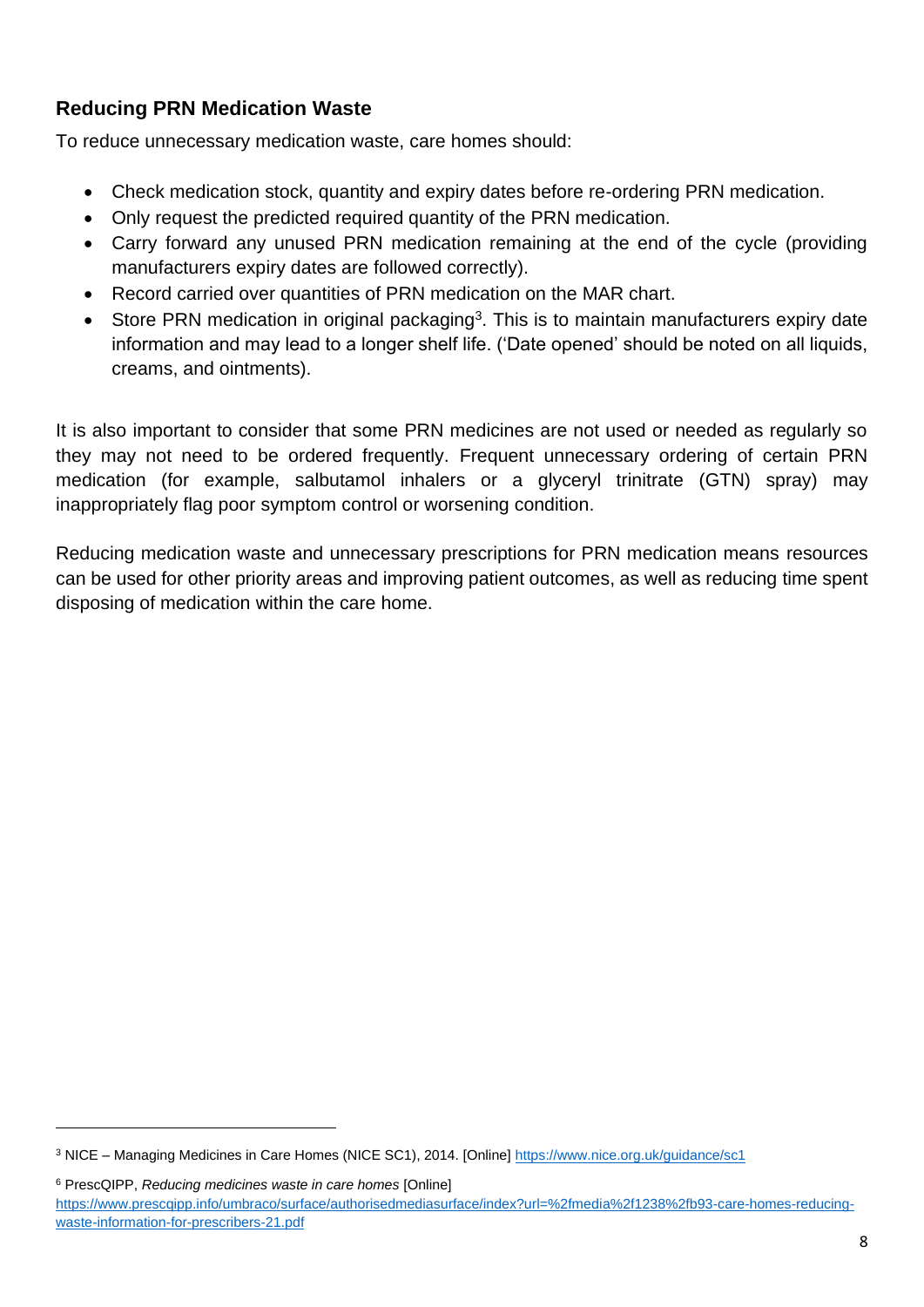#### **Appendix 1: Blank PRN Protocol Template When Required' (PRN) Medication Protocol Template**

The following information **must** be referred to when offering and administering PRN medication. Protocols should be kept in an easily accessible location, including when staff are administering medication on the routine medication rounds (e.g. with MAR charts). Response to therapy should be recorded in the resident's clinical note or care plan.

| Resident's Name:                                                                                                           | Date of Birth:                                                                                                    |
|----------------------------------------------------------------------------------------------------------------------------|-------------------------------------------------------------------------------------------------------------------|
| Name of medication & start date (if known):                                                                                | Formulation (e.g., tablets, liquid):                                                                              |
| Strength:                                                                                                                  | Route (e.g., oral, topical):<br>Oral                                                                              |
| Dose and Frequency:                                                                                                        | Minimum time interval between doses:                                                                              |
| Maximum dose in 24 hours:                                                                                                  | Prescribed or self-care?                                                                                          |
| a person-centred manner (e.g., signs & symptoms, behaviours, type of pain, expected outcome, specific to this<br>resident) | Reason(s) for administration: when the medication should be given - describe in as much detail as possible and in |
| Any special instructions (e.g., before or after food):                                                                     | Predictable side effect (use current BNF or patient<br>information leaflet):                                      |
| Any additional comments or information:                                                                                    |                                                                                                                   |
| Prepared by - Name & signature *:                                                                                          | Designation:                                                                                                      |
| Checked by - Name & signature *:                                                                                           | Designation:                                                                                                      |
| Date:                                                                                                                      | Review date:                                                                                                      |

<sup>\*</sup>PRN protocols should be completed and checked by care home staff who have completed adequate medication training (as per care home policy). It does not need approving or signing by a GP or other healthcare professional.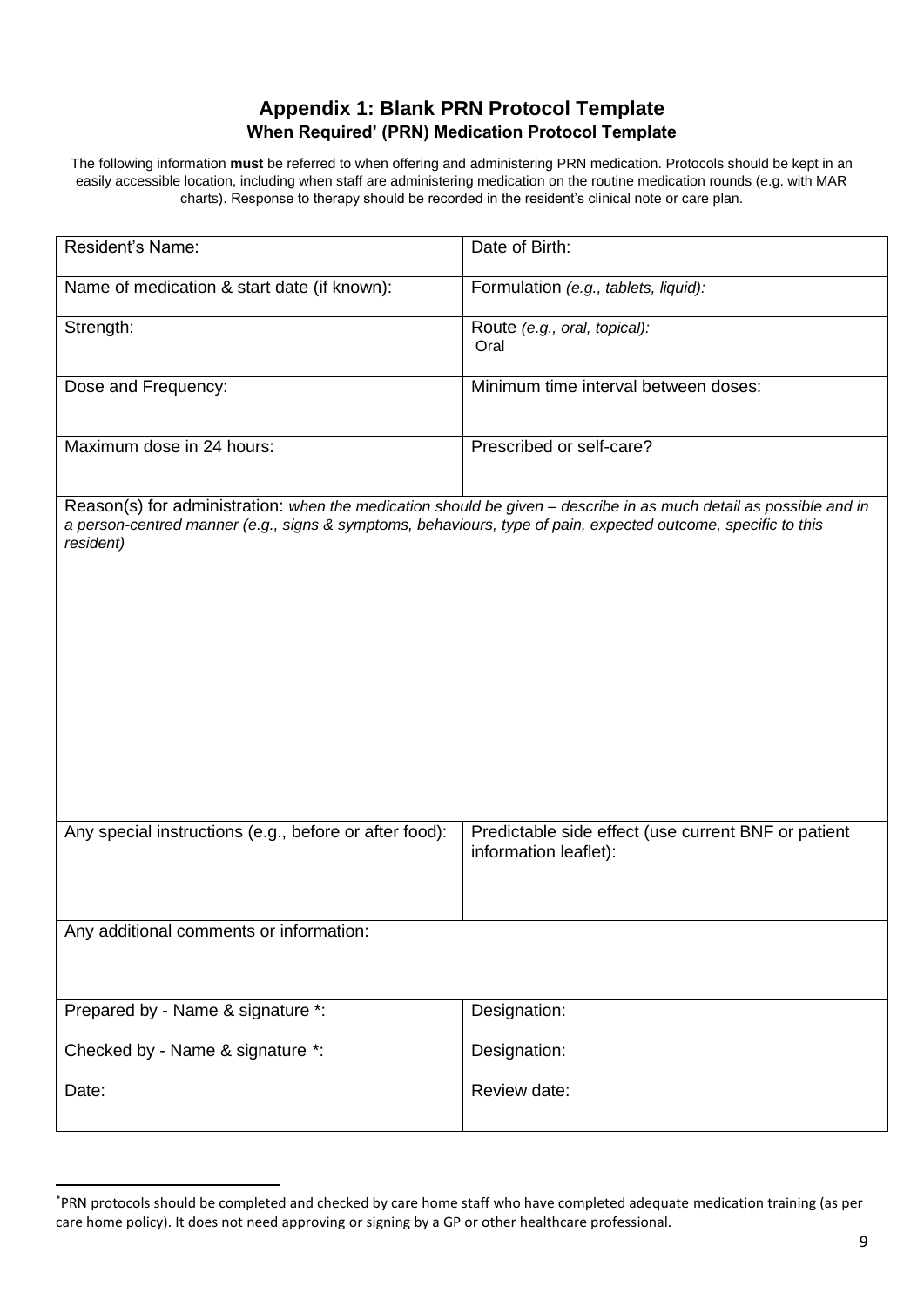#### **Appendix 2: Example of Completed PRN Protocol – Senna When Required' (PRN) Medication Protocol Template**

The following information **must** be referred to when offering and administering PRN medication. Protocols should be kept in an easily accessible location, including when staff are administering medication on the routine medication rounds (e.g. with MAR charts). Response to therapy should be recorded in the resident's clinical note or care plan.

| Resident's Name: John Doe                                                              | Date of Birth: 05/11/1940                              |
|----------------------------------------------------------------------------------------|--------------------------------------------------------|
| Name of medication & start date:<br>Senna 7.5mg tablets<br>Start date: 10/05/2021      | Formulation (e.g., tablets, liquid):<br><b>Tablets</b> |
| Strength: 7.5mg                                                                        | Route (e.g., oral, topical): Oral                      |
| Dose and Frequency:<br>ONE to TWO tablets at night when necessary for<br>constipation. | Minimum time interval between doses:<br>24 hours       |
| Maximum dose in 24 hours: Two tablets (15mg)                                           | Prescribed or self-care? Prescribed by GP (Dr A)       |

Reason(s) for administration: *when the medication should be given – describe in as much detail as possible and in a person-centred manner (e.g., signs & symptoms, behaviours, type of pain, expected outcome, specific to this resident)*

John suffers from back pain due to his arthritis. He takes paracetamol tablets to manage his pain daily. If John is more uncomfortable because of his pain he takes longer to come out of bed and struggles more than usual to walk short distances. He will ask for more assistance while walking. This is when he will verbally request to take his PRN codeine medication as well.

The codeine tablets can sometimes make John constipated. He knows this and does not like taking codeine unless he is in severe pain. Staff must observe John as he does not always verbally inform staff he is constipated. If he is holding onto his stomach as he sits or walks it may be an indication he is constipated. He will also lose his appetite as he worries if he eats, he will not be able to use the toilet. John's bowel movement is normally every two days. Monitor his bowel movements by using a bowel chart. He can use the toilet himself but does need to be encouraged to keep hydrated so he can pass stool with ease.

If by day three John has not had a bowel movement and is showing signs of constipation (holding his stomach) staff should gently remind John, he has constipation (senna) tablets that will make him feel better by encouraging a bowel movement. Start John with the lower dose of ONE tablet at NIGHT. If he does not empty his bowels within 24 hours increase to the maximum dose of TWO tablets at NIGHT.

John sometimes gets a urinary tract infection (UTI). Constipation increases the risk of developing a UTI. It is important to keep him hydrated. John likes drinking strawberry flavoured water. This will encourage him to keep hydrated. Staff should observe for any signs of a UTI, especially if constipated (e.g., cloudy urine, burning sensation, urinating more often than usual). Low stomach pain may also be associated with a UTI and should not be confused with stomach pain associated with constipation.

Exercise should be encouraged to help with John's constipation. He enjoys dancing and playing the piano. Johns diet should include a healthy variety of fruit and vegetables high in fibre such as prunes, pears, broccoli, carrots, and beans. This will help maintain his health overall.

You will notice John is feeling better when he is expressing how much he is looking forward to supper. He also likes to walk around to invite his friends to eat with him as this is one of his favourite times of the day.

| Any special instructions (e.g., before or after food):<br>Senna normally causes a bowel movement within 6 to 12<br>hours. So, it is best to take at night to produce a bowel<br>movement the next day. | Predictable side effect (use current BNF or patient<br>information leaflet): Senna tablets may discolour urine.<br>Uncommon side effects include stomach<br>cramps/abdominal pain and spasms. |
|--------------------------------------------------------------------------------------------------------------------------------------------------------------------------------------------------------|-----------------------------------------------------------------------------------------------------------------------------------------------------------------------------------------------|
| Any additional comments or information:                                                                                                                                                                |                                                                                                                                                                                               |
| Refer to health care professional if there is no bowel movement for more than 72 hours or if there is diarrhoea for more                                                                               |                                                                                                                                                                                               |
| than 24 hours. This can be monitored by keeping a bowel chart for John.                                                                                                                                |                                                                                                                                                                                               |
| Prepared by - Name & signature: Staff A                                                                                                                                                                | Designation: Carer                                                                                                                                                                            |
| Checked by - Name & signature: Staff B                                                                                                                                                                 | <b>Designation: Senior Carer</b>                                                                                                                                                              |
| Date: 29/09/2021                                                                                                                                                                                       | Review date: 6 months (29/03/2022)                                                                                                                                                            |
|                                                                                                                                                                                                        |                                                                                                                                                                                               |

<sup>7</sup> BNF Online, *Senna* [Online]<https://bnf.nice.org.uk/drug/senna.html>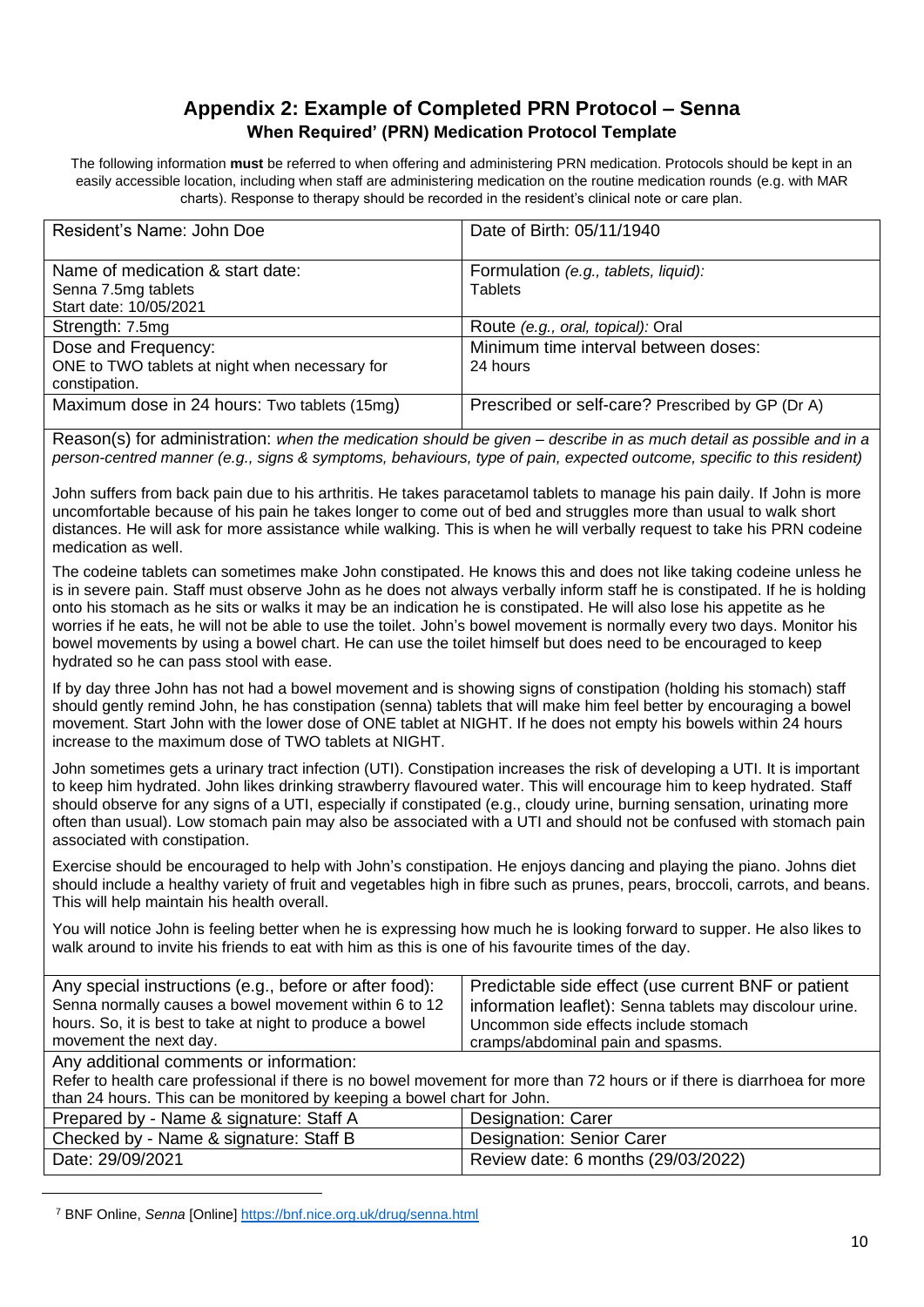#### **Appendix 3: Example of Completed PRN Protocol – Paracetamol 'When Required' (PRN) Medication Protocol Template**

The following information **must** be referred to when offering and administering PRN medication. Protocols should be kept in an easily accessible location, including when staff are administering medication on the routine medication rounds (e.g. with MAR charts). Response to therapy should be recorded in the resident's clinical note or care plan.

| Resident's Name: Jane Doe                                                                                                                                                                                                                                                                                                                                                                                                                                                                                                                                                                                                                                 | Date of Birth: 05/08/1940                                                                                                                    |  |
|-----------------------------------------------------------------------------------------------------------------------------------------------------------------------------------------------------------------------------------------------------------------------------------------------------------------------------------------------------------------------------------------------------------------------------------------------------------------------------------------------------------------------------------------------------------------------------------------------------------------------------------------------------------|----------------------------------------------------------------------------------------------------------------------------------------------|--|
| Name of medication & start date: Paracetamol 500mg<br>tablets. Start date: 10/05/2021                                                                                                                                                                                                                                                                                                                                                                                                                                                                                                                                                                     | Formulation (e.g., tablets, liquid):<br><b>Tablets</b>                                                                                       |  |
| Strength: 500mg                                                                                                                                                                                                                                                                                                                                                                                                                                                                                                                                                                                                                                           | Route (e.g., oral, topical): Oral                                                                                                            |  |
| Dose and Frequency: ONE to TWO tablets up to FOUR<br>times a day when necessary for pain                                                                                                                                                                                                                                                                                                                                                                                                                                                                                                                                                                  | Minimum time interval between doses:<br>4 to 6 hours                                                                                         |  |
| Maximum dose in 24 hours: $4000mg = 8$ tablets<br>Maximum of 4 doses in 24 hours.                                                                                                                                                                                                                                                                                                                                                                                                                                                                                                                                                                         | Prescribed or self-care? Prescribed by GP (Dr A)                                                                                             |  |
| Reason(s) for administration: when the medication should be given – describe in as much detail as possible and in a<br>person-centred manner (e.g., signs & symptoms, behaviours, type of pain, expected outcome, specific to this resident)                                                                                                                                                                                                                                                                                                                                                                                                              |                                                                                                                                              |  |
| Jane (preferred name) enjoys participating in the care home gardening activities. She used to love taking care of her<br>own garden at home, so this brings her much joy. Jane is given knee pads to use for when she must kneel. She often<br>gets carried away in the gardening. However, kneeling can make Jane 's knees sore and achy.                                                                                                                                                                                                                                                                                                                |                                                                                                                                              |  |
| Jane suffers from advanced dementia. She does not always verbally communicate she is in pain. When she is in pain,<br>she can become aggressive towards staff and throws objects around the room. Staff should take Jane aside, sit her<br>down and ask if she is in any pain. It may help if staff point to her knees to try and establish if this is where the pain is<br>and show her a box of paracetamol. Once she sees the box, she recognises them and will nod to indicate yes, she is in<br>pain. Staff should gently remind Jane that the paracetamol tablets will help with her knee pain and ask if she wants to<br>take some to feel better. |                                                                                                                                              |  |
| Start Jane on the lower dose of ONE tablet FOUR times a day and monitor her pain. You can monitor Jane's pain<br>using the Abbey Pain Scale. It is important to use the pain scale while she is being moved during her general care by<br>observing her facial expressions. Is she whimpering, frowning, or crying? Observe her body language, any<br>physiological or physical changes-temperature, pulse, and blood pressure. Is she perspiring more than normal? Is she<br>still aggressive? Jane can also communicate well with picture cards. If her pain levels have not improved increase to<br>the higher dose of TWO tablets FOUR times a day.   |                                                                                                                                              |  |
| Staff should also ensure Jane is not gardening for long periods of time. If Jane does not want to leave her gardening<br>remind her there are plants to water in the care home. If the plants do not need watering yet you can use an empty<br>watering can as Jane does not recognise the difference.                                                                                                                                                                                                                                                                                                                                                    |                                                                                                                                              |  |
| Any special instructions (e.g., before or after food):<br>Can be taken with or without food. Swallow the tablet<br>whole with a class of water. If weight <50kg the lower<br>dose of 'ONE' tablet should be given.<br>Check if taking any other medication which may contain<br>paracetamol. Do not over administer.                                                                                                                                                                                                                                                                                                                                      | Predictable side effect (use current BNF or patient<br>information leaflet):<br>Itchy lumpy rash- stop taking paracetamol and consult<br>GP. |  |
| Any additional comments or information:<br>If Jane is taking paracetamol regularly to manage pain or if pain is not managed with paracetamol, GP to review.                                                                                                                                                                                                                                                                                                                                                                                                                                                                                               |                                                                                                                                              |  |
| Prepared by - Name & signature: Staff A                                                                                                                                                                                                                                                                                                                                                                                                                                                                                                                                                                                                                   | Designation: Senior Carer                                                                                                                    |  |
| Checked by - Name & signature: Staff B                                                                                                                                                                                                                                                                                                                                                                                                                                                                                                                                                                                                                    | Designation: Care Home Manager                                                                                                               |  |
| Date: 29/09/2021                                                                                                                                                                                                                                                                                                                                                                                                                                                                                                                                                                                                                                          | Review date: 6 months (29/03/2022)                                                                                                           |  |
|                                                                                                                                                                                                                                                                                                                                                                                                                                                                                                                                                                                                                                                           |                                                                                                                                              |  |

<sup>8</sup> BNF Online, *Paracetamol* [Online]<https://bnf.nice.org.uk/drug/paracetamol.html>